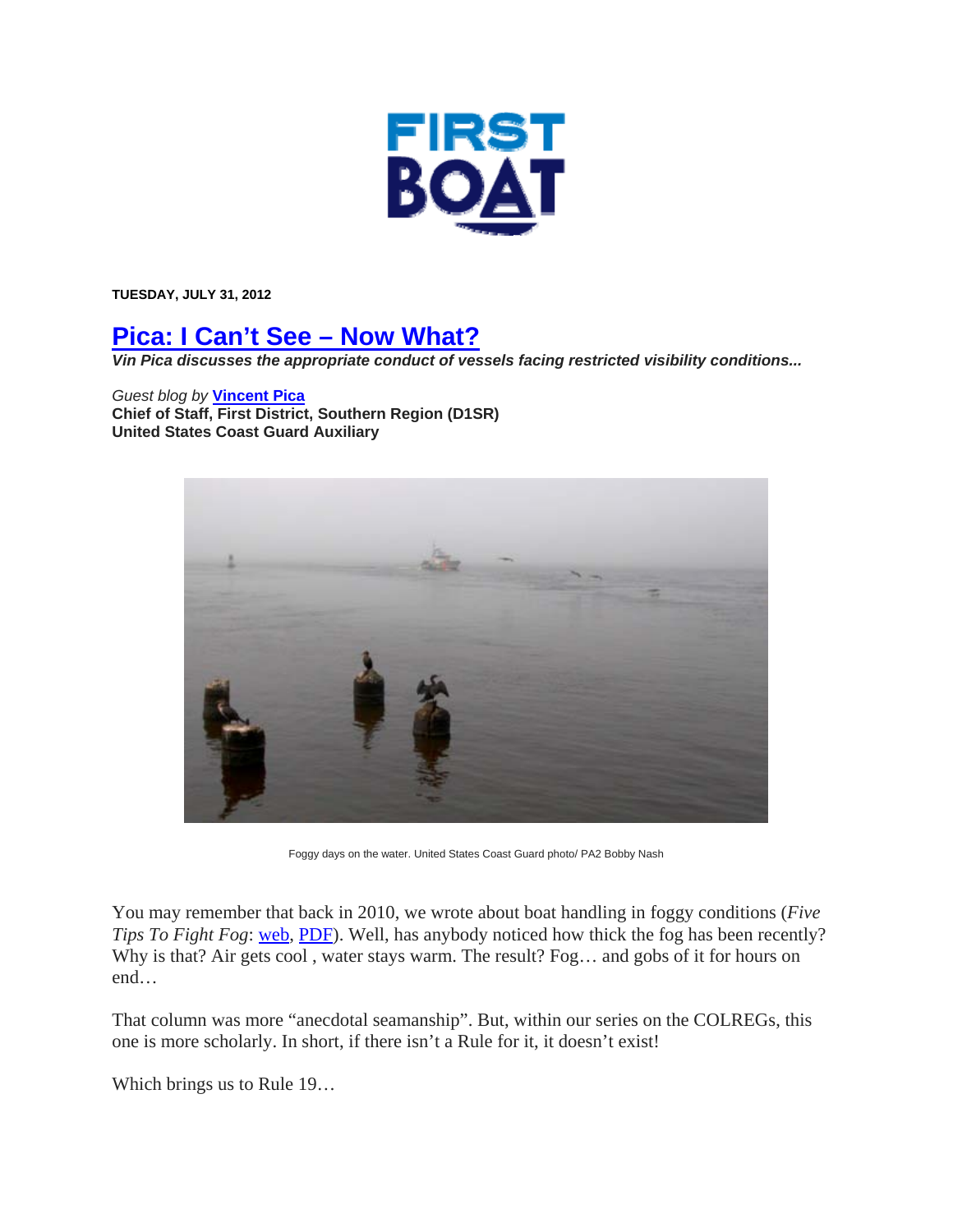## Rule 19: Conduct of Vessels in Restricted Visibility

First, does "restricted visibility" mean fog? No. It means "restricted visibility" – rain, darkness, fog, snow, smoke, heavy seas (like when you are down in troughs and can't see anything but the sea…)

## **What does Rule 19 cover?**

Specifically, this governs how vessels that can't see each other act. If you can see each other, even in the fog, all the prior rules we have discussed rise to the top… Further, it states that (like a car), "Every vessel shall proceed at a safe speed adapted to the prevailing circumstances and conditions of restricted visibility." It goes on to add that "a power-driven vessel shall have her engines ready for immediate maneuver."

*Remember with respect to the language of the Rules – "shall" means "must."*

Be aware that this injunction about having your engines ever at the ready has more than a bit of "having your cake and eating it too" with respect to an Admiralty or Maritime Board… For example…

If you are traveling at speeds consistent with "normal" visibility within sight of an area of restricted visibility, i.e., a fog bank, you can be judged to have been speeding as if you were in the fog bank! Why? Because you can't see a boat coming out of it and she can't see you – until it is too late.

A vessel which detects "by radar alone" the presence of another vessel shall determine if a close quarters condition is developing and/or a risk of collision exists. (Remember, if you have radar and you don't turn it on, you are already breaking the Rules since you are obligated to use "all available means" for navigation and safety.) If a risk of collision exits, "she shall take avoidingaction in ample time"… but don't…

a.) turn to port if you believe a vessel is ahead of your beam (midships), unless you are overtaking that vessel;

b.) turn towards the vessel on your beam or abaft (behind) you…

c.) unless you can't avoid it!

If you believe a risk of collision exists, "every vessel which hears apparently forward of her beam the fog signal of another vessel shall (*must!*) reduce her speed to the minimum at which she can be kept on course. She shall (*must!*) if necessary take all way off and, in any event, navigate with extreme caution until the danger of collision is over."

…but be ready and "have her engines ready for immediate maneuver!"

Admittedly, this Rule is hard to follow in that "safe speed" has been judged repeatedly by Maritime Boards as "allow stopping in half the distance of visibility." I've been out plenty of times in conditions where visibility didn't extend to the bow! Further, many a mariner (including